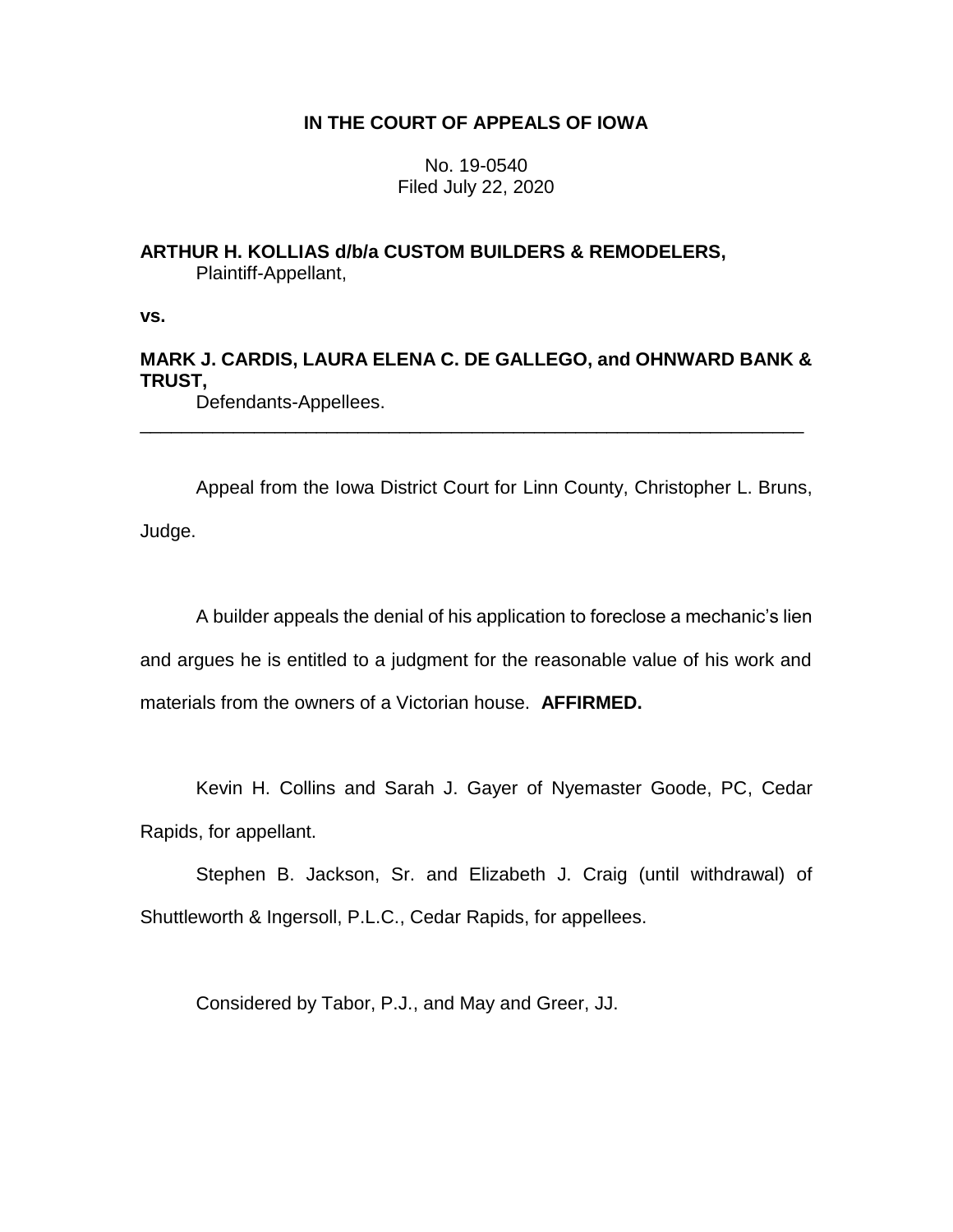### **TABOR, Presiding Judge.**

Neglected for decades, an 1876 Victorian mansion brought two former Cedar Rapids neighbors together. Mark Cardis and his business partner Laura DeGallego bought the house and enlisted Cardis's old friend, Arthur Kollias, to help restore "its original grandeur." Cardis believed: "It became a good chore." But the trust between Cardis and Kollias eroded about two years into the project. Kollias filed a mechanic's lien on the property, alleging Cardis and DeGallego owed him more than \$100,000 in labor and materials. Kollias petitioned to foreclose on the mechanic's lien and sued for damages. After a trial, the district court ruled for the homeowners. On appeal, Kollias alleges Cardis and DeGallego owe him about \$148,000 for the reasonable value of his services and materials, plus interest and attorney fees. Because we find substantial evidence to support the district court's ruling, we affirm.

### **I. Facts and Prior Proceedings**

 $\overline{a}$ 

Cardis grew up in the historic Cedar Rapids neighborhood of 12th Street and First Avenue. Builder Kollias lived on the same block and became a mentor to Cardis, who was twenty years younger than Kollias. Also in the neighborhood stood a dilapidated Victorian house known as Ferguson's Hill.<sup>1</sup>

Fast forward to 2012. Now living in California, Cardis and his business partner, Laura DeGallego, buy Ferguson's Hill. Cardis found the house "in rough

<sup>&</sup>lt;sup>1</sup> According to Cedar Rapids historian Mark Stoffer Hunter, "The house, a Victorian with Italianate features, was built for businessman Henry V. Ferguson—vicepresident of the Cedar Rapids & Marion Railway Co.—and later used as a home by Mayor Charles Huston." *California Man Returns to Cedar Rapids to Restore Hilltop Victorian Home*, savecrheritage.org (December 10, 2013).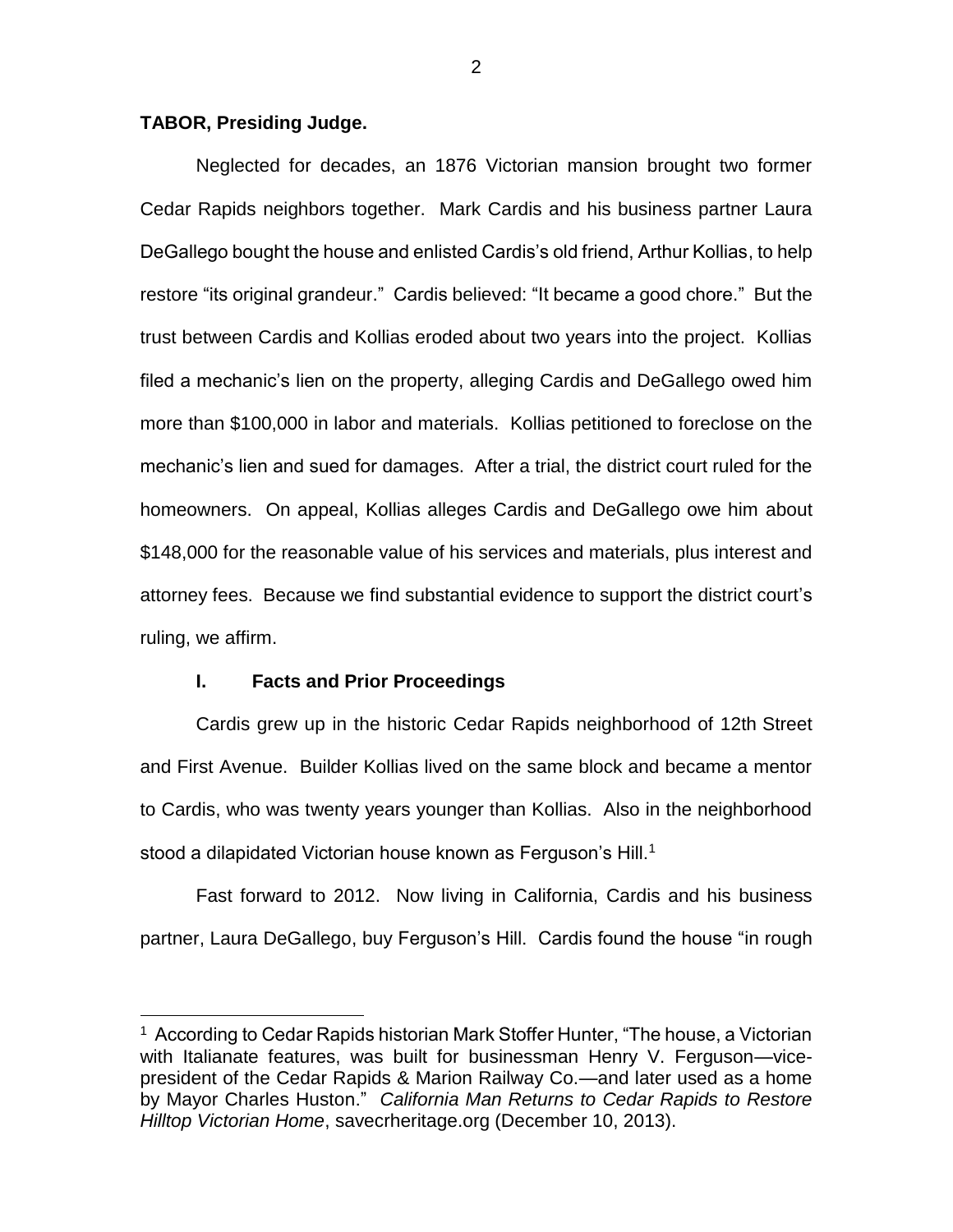shape." Previous owners had "trashed the place out, cut it up and tried to remodel it, but it was very poor workmanship."

Enter Arthur Kollias. He was then in his late sixties and had more than three decades of experience as a building trades contractor. Cardis approached Kollias a couple of times about helping with the Victorian renovation before he agreed. Cardis would be going back and forth from California and wanted Kollias to oversee the other workers on the project.<sup>2</sup> Kollias testified he didn't think his involvement "would last that long." But Kollias worked on the renovation from December 2012 until December 2014.

During those two years, Kollias did not have a written contract with Cardis and DeGallego. Kollias testified the owners never told him that he was taking too much time or incurring too much expense. According to Kollias, "Mark said we would settle up later. And as a friend, I accepted that."<sup>3</sup> At trial, Kollias testified, "I made notes of what I did and so forth." Yet he never submitted time sheets to Cardis or DeGallego. They also never settled on an hourly rate for Kollias's work.<sup>4</sup> Kollias conceded, "We never discussed much about money. He said he would take care of me in the end."

 $2$  Cardis later estimated they had more than twenty contractors, including plumbers, painters, and electricians, working on the house project. Mark's brother, Craig Cardis—who was self-employed as a general contractor--also helped with the repair work.

<sup>&</sup>lt;sup>3</sup> In his trial brief, Kollias contends this case "epitomizes the adage 'no good deed goes unpunished.'" In their responsive brief, the owners couch the situation in more legal terms, contending they had no "meeting of the minds" on reimbursement for Kollias.

<sup>&</sup>lt;sup>4</sup> Kollias insists he should receive \$65 per hour for his skilled work. DeGallego testified they never agreed to that rate, and wouldn't have, because "[i]t's too expensive for our budget." Kollias contends he cannot make a profit at the rate of \$40 per hour applied by the district court.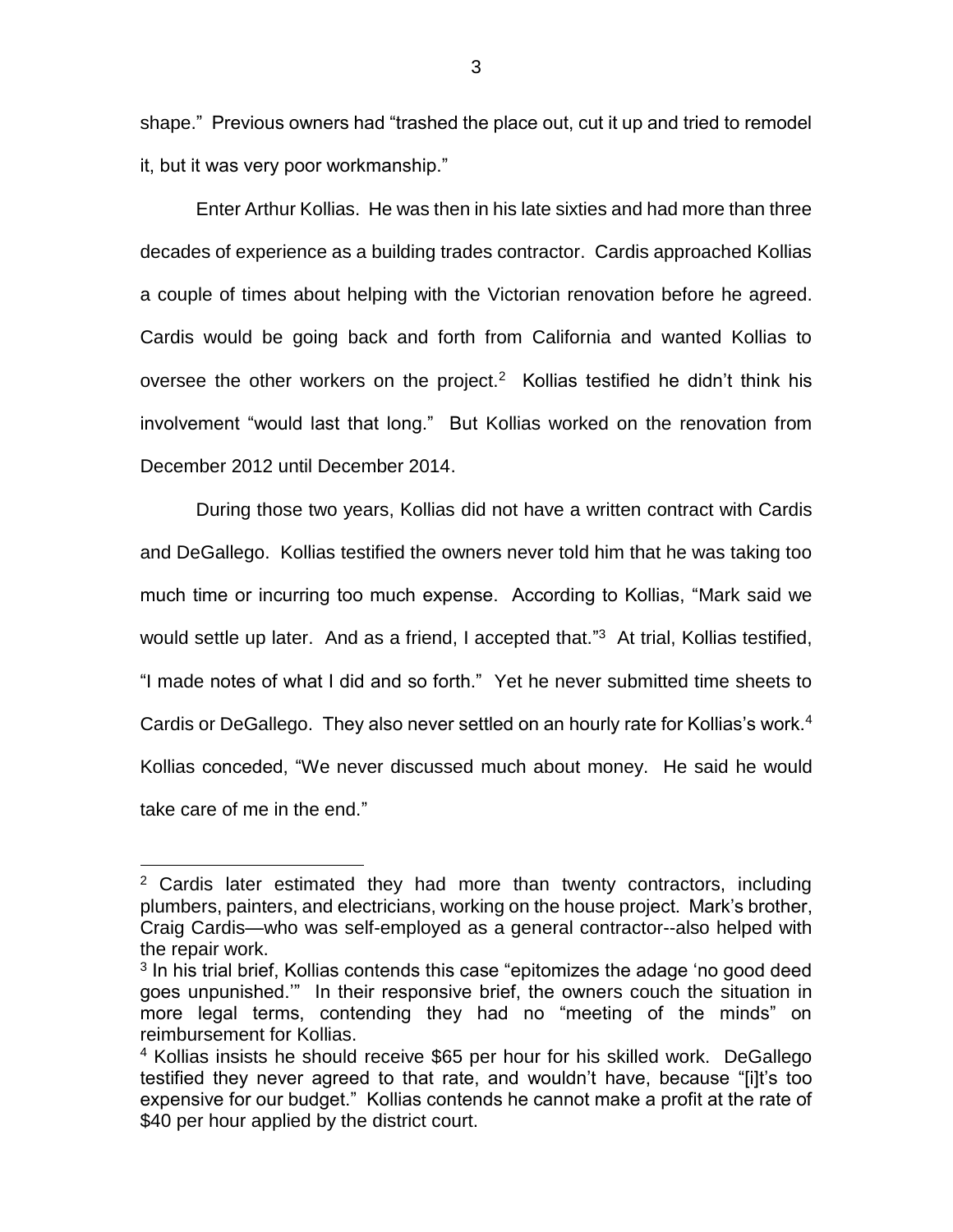On their end, Cardis and DeGallego believed they had taken care of Kollias. DeGallego testified, "I think we paid him very well." She recalled that when they asked how much they owed him, "Art would say, 'don't worry about it, it's okay, you're paying me.'" Cardis testified Kollias preferred being paid in cash because it "wouldn't interfere with his assistance from Social Security or Medicare." The home owners called three witnesses who recalled Cardis paying Kollias in cash. When asked for a tally of their reimbursements, Cardis estimated they paid Kollias around \$200,000 during his involvement in the project. But Cardis could not produce an accounting of those payments. In their pretrial brief, the owners asserted they had compensated Kollias "to the tune of over \$105,000."

Cardis acknowledged the renovation project succeeded and Kollias was "essential" to that success. Indeed, both Cardis and DeGallego admired Kollias's craftsmanship, especially his skill in fabricating most of the custom millwork for the house. Kollias testified he bought special equipment to replicate the Victorian-era trim.

So the problem was not the quality of Kollias's work. Rather, the problem was the parties' undefined expectations. Cardis testified they never discussed the financial terms of their arrangement. For his part, Kollias claimed he "accounted for every penny that came in and went out, every nail that was used." Yet he acknowledged he did not assemble that information into a written bill for the owners until he filed the mechanic's lien in September 2016.

In the mechanic's lien, Kollias alleged the owners owed him \$133,735 in materials and labor. By trial, Kollias had upped that amount by about \$15,000. Overall, he alleged he expended \$222,099.77 in labor and materials on the house

4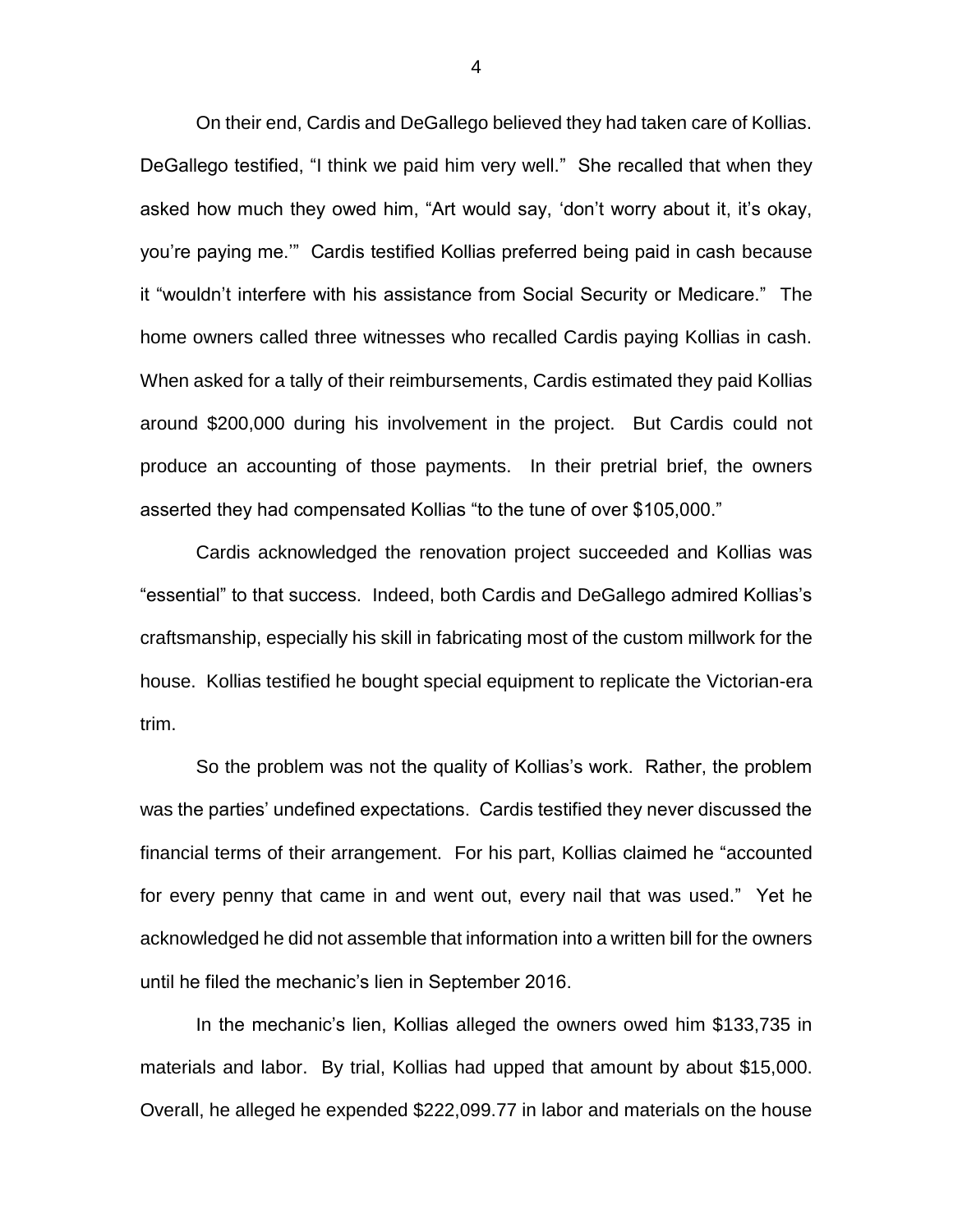project. Kollias alleged the owners paid him \$105,400, of which \$31,515 went to other contractors, leaving \$73,885 owed to him.<sup>5</sup> (Kollias then added \$470 for "administration, travel, and filing fees.") At bottom, Kollias contended that Cardis and DeGallego still owed him \$148,684.77 for his performance and materials.

In February 2017, Kollias filed both a petition at law seeking damages for breach of contract<sup>6</sup> and a petition in equity to enforce the mechanic's lien.<sup>7</sup> The district court consolidated the actions in April 2018. The parties tried the matters to the court in December 2018.

In January 2019, the court entered judgment for the owners. The court determined Kollias "should have been paid \$113,877.13" under the theory of quantum meruit. The court then noted Kollias's concession that he received \$73,885 from the owners. The court continued:

Kollias's figure includes the \$18,500 in cash that he admits he was paid. The question the court is faced with is whether Cardis likely paid Kollias another \$39,992.13 in cash. More correctly stated, did Kollias prove by a preponderance of the evidence that he wasn't paid the \$39,992.13?

Faced with no contemporaneous accounting from either party to document the amount of cash payments, the court split the difference. "In short, the court is convinced Kollias was paid significantly more cash than the \$18,500 to which he admits. The court is also convinced Kollias was paid significantly less cash than

<sup>5</sup> Kollias agreed in his testimony that Cardis sometimes paid him in cash but was evasive about how many times.

<sup>&</sup>lt;sup>6</sup> The petition did not allege recovery under a theory of quantum meruit or mention an implied-in-fact contract.

 $7$  Kollias alleged in the equity petition that Ohnward Bank's interest in the mortgage was subordinate to his interest. The district court dismissed the claim against the bank, and it is not at issue in this appeal.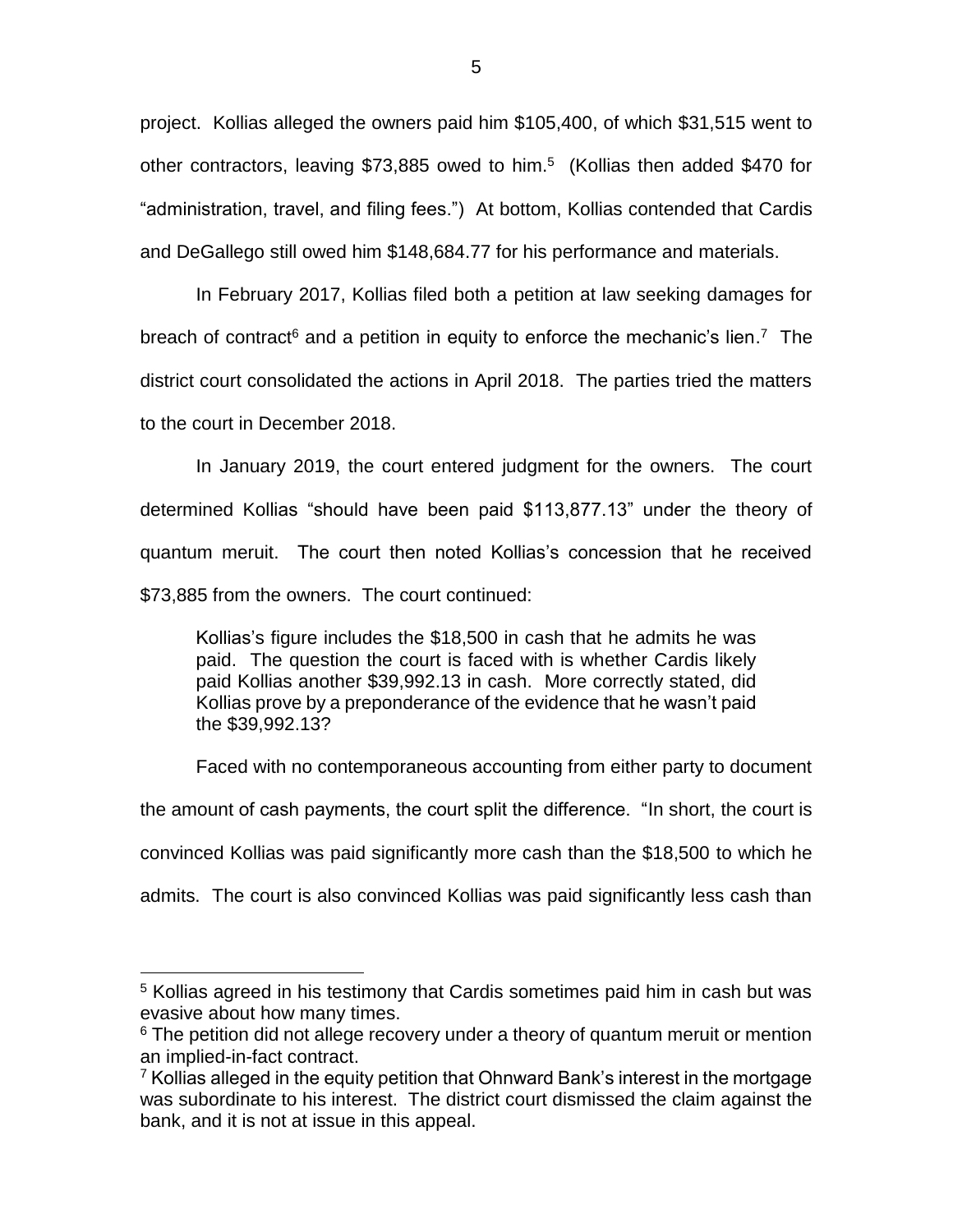the \$104,460 claimed by Cardis." The court deduced, "Cardis paid Kollias at least \$39,992.13 in cash over and above the \$18,500 admitted by Kollias." From that deduction, the court ruled Kollias failed to prove a breach of the implied-in-fact contract or any damages.

Seizing on the district court's language on his burden, Kollias moved to reconsider the judgment. He argued under the doctrine of quantum meruit he did not have to prove the owners breached the implied contract through nonpayment or damages. In a March 2019 order, the court held, "The parties' dispute as to burden of proof does not impact the outcome of this case." The court reasoned, whether it placed the burden on Kollias or required the owners to prove an affirmative defense, "the preponderance of credible evidence established that [Kollias] had been paid at least \$113,877.13."

Kollias now challenges the January and March 2019 rulings.

### **II. Scope and Standards of Review**

Often the standard of review is a routine recitation in our opinions. But here it is contested and critical. In his opening brief, Kollias contends we have a dual standard: (1) de novo review for the mechanic's lien because it was tried in equity and (2) correction of errors at law for the contractual damage claims.

The district court aptly described the hybrid situation:

The mechanic's lien case is in equity, but the remainder of the case appears to be one that's at law. . . . So that will put me in a weird position with regard to objections. I probably will, unless the objection is one of the rare objections that matters in equity, take evidence subject to objections. I'll have to, when I write the decision if I rely on a piece of evidence that I took subject to objection, give you a ruling on the objection so we can all discern whether I relied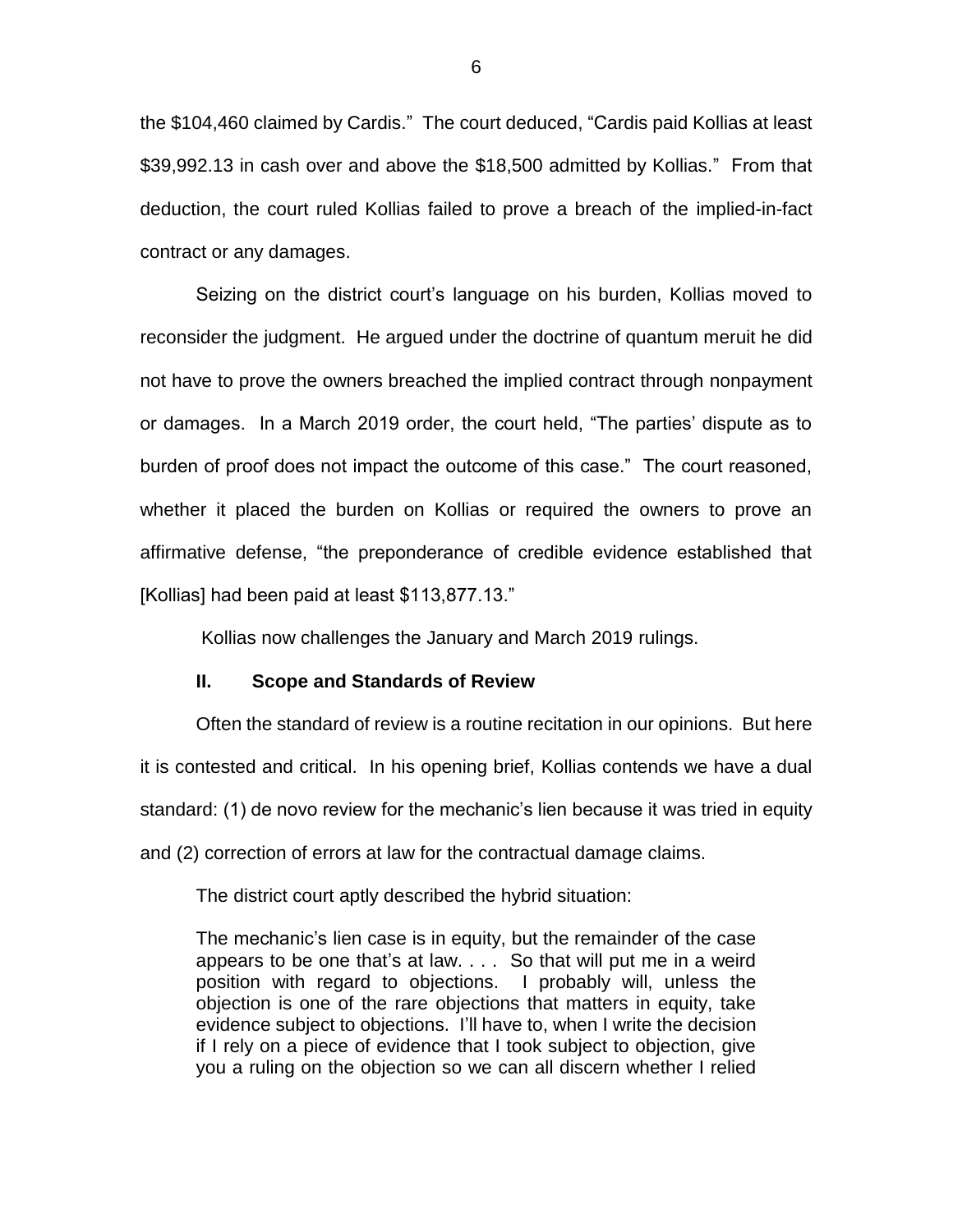on it for the law part of the case and if I relied on it for the equity part of the case, what I did with the objection.

In response, Cardis and DeGallego argue that because the issue is "legally framed by the doctrine of quantum meruit" and that doctrine falls into "the realm of pure contract," our review is for correction of errors at law. *See Frontier Props. Corp. v. Swanberg*, 488 N.W.2d 146, 147 (Iowa 1992). In his reply brief, Kollias insists "[b]ecause of the manner in which the district court received evidence, review should be de novo."

We agree with Cardis and DeGallego. When a litigant seeks both legal and equitable relief, we classify the action according to its primary purpose or controlling issue. *See Van Sloun v. Agans Bros., Inc.*, 778 N.W.2d 174, 179 (Iowa 2010). The essential character of Kollias's case is determining the amount of recovery, if any. *See Iowa Waste Sys. Inc. v. Buchanan Cty.,* 617 N.W.2d 23, 30 (Iowa Ct. App. 2000) (noting courts normally review quantum meruit recovery based on implied-in-fact contract for corrections of errors at law). At trial, the court ruled on some objections. And the court issued a ruling and judgment, not a decree. In view of these factors, we find the case was tried at law. Thus, we review for the correction of legal error.

Under that standard, as long as substantial evidence supports the district court's findings of fact, they are binding on us. *Hendricks v. Great Plains Supply Co.*, 609 N.W.2d 486, 490 (Iowa 2000). Substantial evidence means that proof which a reasonable mind would accept as adequate to reach the same findings.

7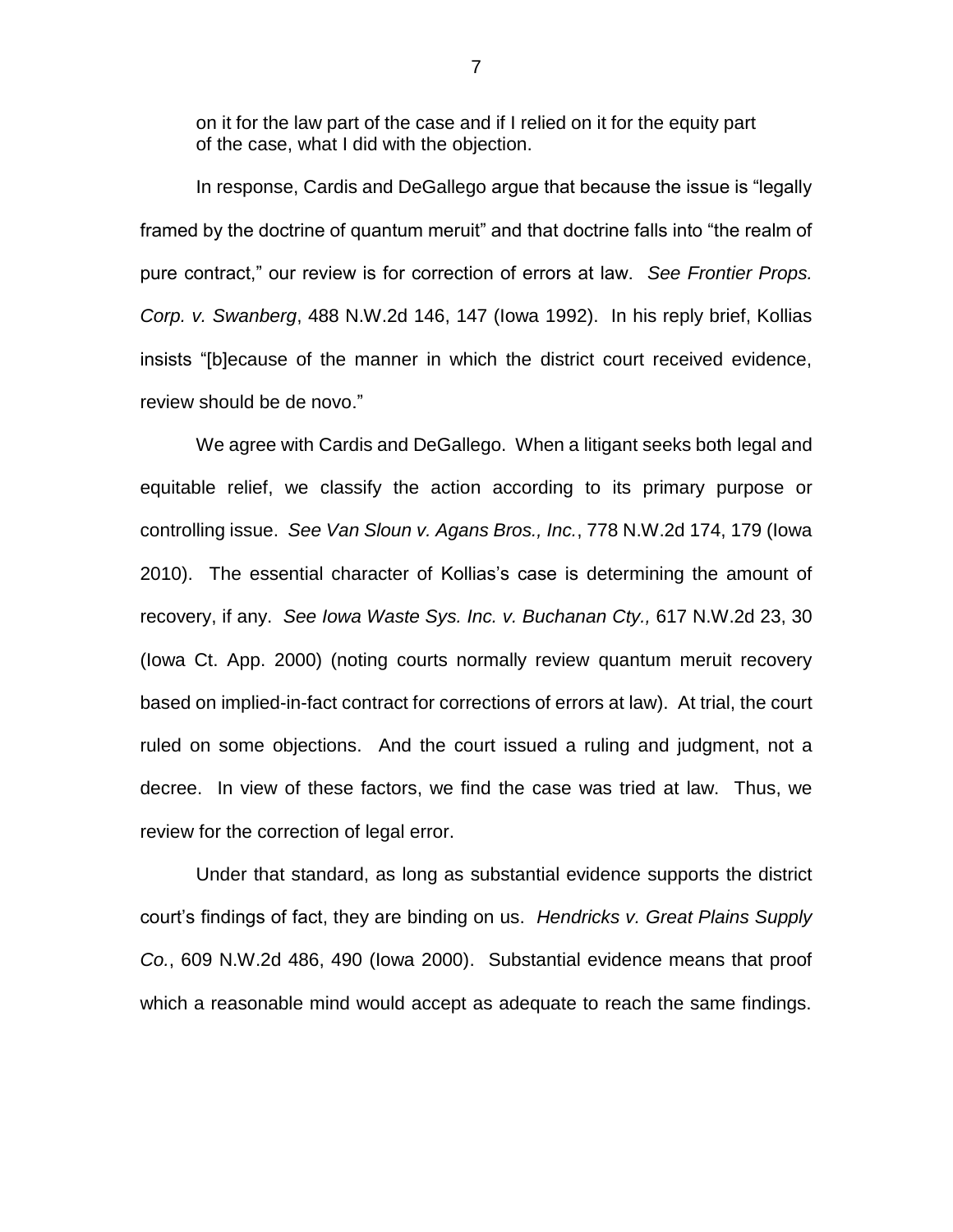*Id.* We won't find evidence insubstantial just because it would have supported contrary inferences. *Id*.

### **III. Analysis**

 $\overline{a}$ 

The district court declared, "If Kollias has a claim in this case, it is clearly one for quantum meruit." Quantum meruit "means literally 'as much as he or she has earned.'" Bryan A. Garner, *Garner's Dictionary of Legal Usage* 741 (3d ed. 2011) (also defining term as "the reasonable value of services" and defining companion term, quantum valebant, as "the reasonable value of goods and materials").

Our supreme court describes these theories of recovery as "quasicontractual" because they arise from the law's recognition of an implied promise to pay for the services of another that the recipient knows about and accepts. *State Pub. Def. v. Iowa Dist. Ct. for Woodbury Cty.*, 731 N.W.2d 680, 684 (Iowa 2007). Put another way, "it is unfair to allow a person to benefit from another's services when the other expected compensation." *Id*.; *see also Simon v. Avenarius*, No. 08-1874, 2009 WL 2525485, at \*5 n.5 (Iowa Ct. App. Aug. 9, 2009) (noting plaintiff misused "quantum meruit terminology" as a synonym for unjust enrichment).<sup>8</sup> "True to its contractual roots, one may recover under a claim of quantum meruit, or more accurately a breach of an implied-in-fact contract, for the reasonable value

<sup>8</sup> Unlike quantum meruit, unjust enrichment ignores the parties' expectations and focuses on society's interest in preventing the injustice of one party retaining a benefit without paying the provider. *See* H. Hugh McConnell, *Distinguishing Quantum Meruit and Unjust Enrichment in the Construction Setting*, 71 Fla. B.J. 88, 88 n. 2 (1997)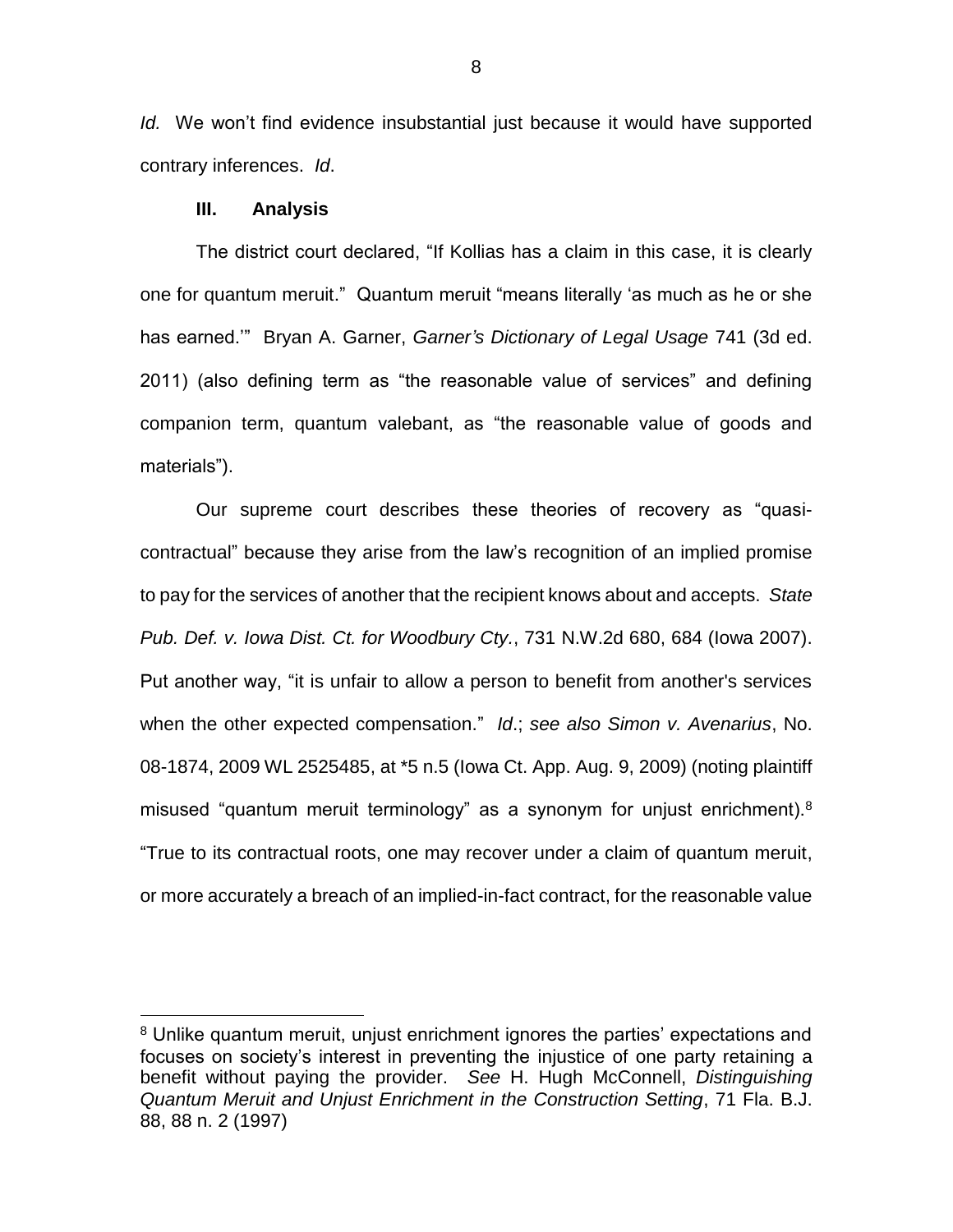of the services provided and the market value of the materials furnished." 9 *Iowa Waste Sys. Inc.*, 617 N.W.2d at 29.

Without dispute, the parties here did not enter an express written contract. So the district court examined whether Kollias proved the elements of an impliedin-fact contract. To be reimbursed, Kollias had to show (1) he performed services under circumstances giving the home owners reason to understand (a) that he was providing the services for them, (b) he did not do so gratuitously, but expected compensation from the home owners; and (2) the services benefited the home owners. *See id*. at 30; *see also Scott v. Grinnell Mut. Reinsurance Co.*, 653 N.W.2d 556, 562 (Iowa 2002). The parties did not dispute these elements. The owners agreed Kollias expected compensation for his labor and materials. In fact, the owners paid him, at least in part, for his efforts. And the owners acknowledged they accepted and enjoyed his craftsmanship.

Given their agreement, the district court decided Kollias was entitled to compensation under an implied-in-fact contract with the owners. But how much compensation was still due? In the court's words, "To prevail in this case, Kollias had to prove Cardis has not paid for the services and materials Kollias contributed

<sup>9</sup> Justice Michael Streit, then a judge on our court, noted, "[T]he term *quantum meruit* is not only antiquated but inevitably breeds confusion." *Iowa Waste Sys. Inc.*, 617 N.W.2d at 29 n.4. The opinion urged "the preferred phrase for asserting such a cause of action is an *implied-in-fact contract*." *Id*. Other experts say the preferred term is *quasi-contract*. "Quasi-contracts have often been called implied contracts or contracts implied in law; but, unlike true contracts, quasi-contracts are not based on the apparent intention of the parties to undertake the performances in question, nor are they promises. They are obligations created by law for reasons of justice." Restatement (Second) of Contracts § 4 (1981).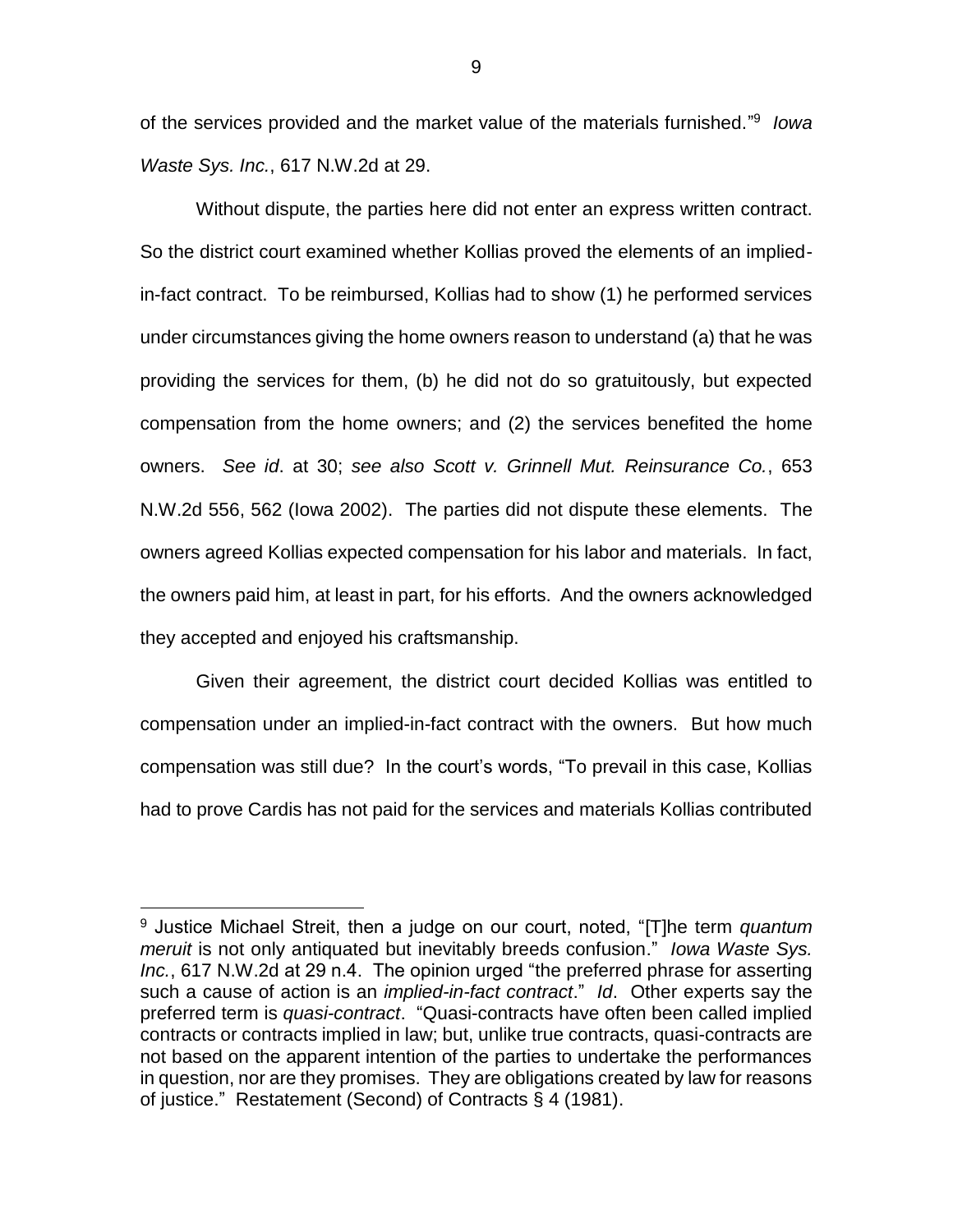to Ferguson's Hill. As to the additional \$39,992.13 [in cash payments], the court finds Kollias failed to meet his burden."

Attacking that analysis, Kollias contends the district court mistakenly placed the burden on him to prove nonpayment. 10 Kolias cites *McFarlin v. Quegg* to argue, once a plaintiff establishes a prima facie case of quantum meruit, the burden shifts to the defendant to prove an "affirmative or special defense." 192 N.W. 401, 402 (Iowa 1923). Kollias also relies on *Sulzberger Excavating, Inc. v. Glass*, for this contention: "If the defendant proves no defense, the plaintiff is entitled 'to recover the reasonable value of its services rendered thereto.'" 351 N.W.2d 188, 194 (Iowa Ct. App. 1984). By quoting selective snippets from earlier cases, Kollias blurs the line between the concept of quantum meruit and the burden of proof under an implied-in-fact contract.<sup>11</sup>

We take this chance to add some clarity. Quantum meruit is a "theory of recovery." *State Pub. Def.*, 731 N.W.2d at 684. More precisely, under Iowa law, it is the recovery available for an injured party who can show the breach of an implied-in-fact contract. *See Scott*, 653 N.W.2d at 562. The measure of that

<sup>&</sup>lt;sup>10</sup> Cardis and DeGallego argue the structuring of the burden of proof is not critical because they pleaded payment by way of affirmative defense. We believe Kollias had the burden to prove his claim for additional reimbursement. But if the burden shifted, we agree the owners offered sufficient proof that their existing payments satisfied their obligation to Kollias.

<sup>11</sup> No doubt Justice Streit saw this confusion coming. *See Iowa Waste Sys. Inc.*, 617 N.W.2d at 29 n.4. Contrary to Kollias's argument, *McFarlin* did not place the burden on the defendant to prove payment as an affirmative defense to a quantum meruit claim. Rather, the affirmative defense in *McFarlin* was the existence of a contract term setting a different hourly compensation rate. 192 N.W.2d at 401–02. By the same token, the issue in *Sulzberger* was whether the defendant proved that an express contract superseded the implied contract. 351 N.W.2d at 194. Kollias also points to several other cases that discuss affirmative defenses, but they do not involve claims under quantum meruit or implied-in-fact contracts.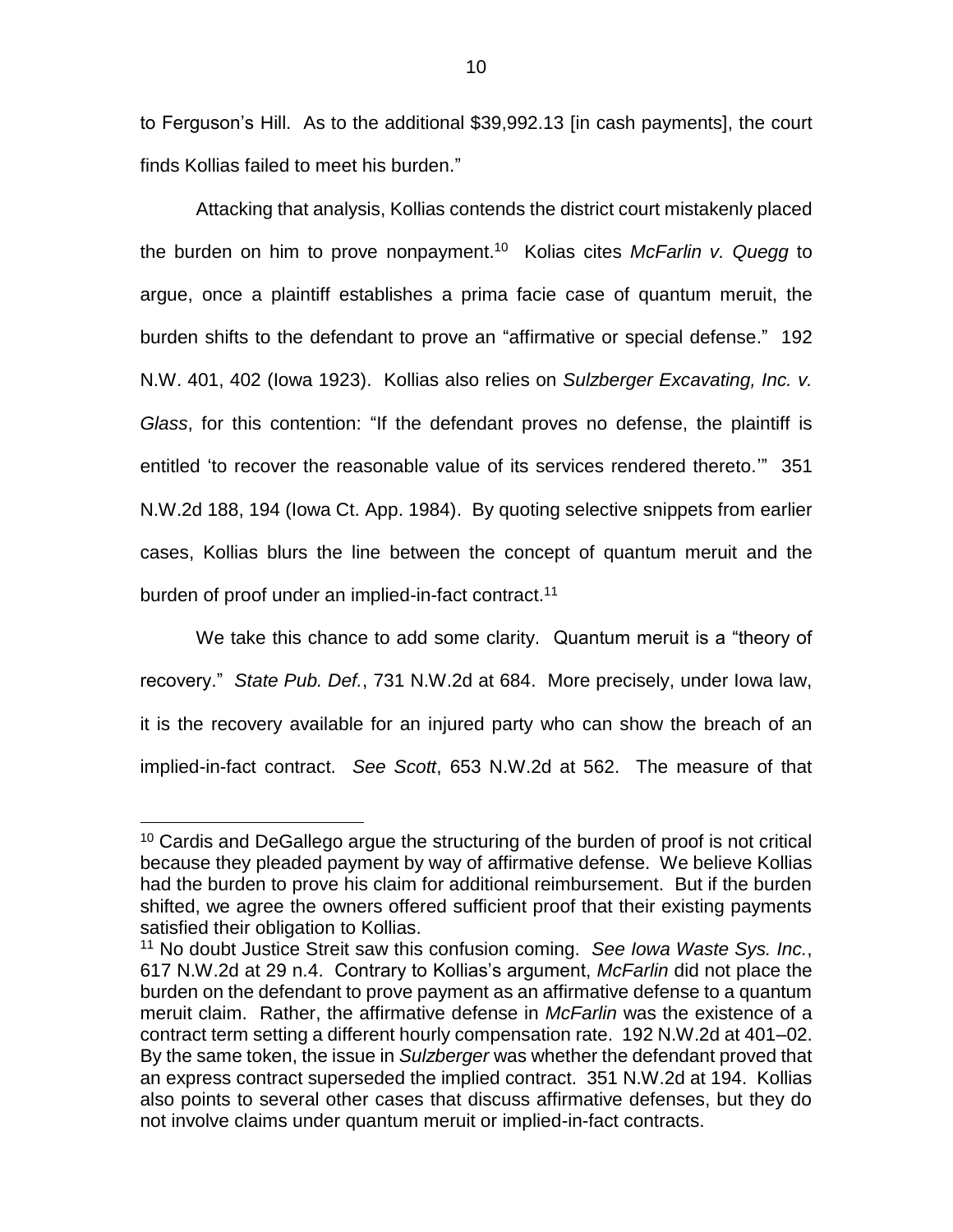recovery is "the reasonable value of the services provided and the market value of the materials furnished." *Id*. That measure differs from proof of damages related to an expectation or reliance interest for the breach of an express contract. *Id*.

As the district court found, "There was never any meeting of the minds between Cardis and Kollias as to what Kollias would be paid for any work he performed on Ferguson's Hill." When that specification is lacking, "a person who performs services pursuant to request is entitled to the reasonable value of the services." *Heninger & Heninger, P.C. v. Davenport Bank & Tr. Co.*, 341 N.W.2d 43, 48 (Iowa 1983) (citing *Drake v. Block*, 74 N.W.2d 577, 580 (1956)).

As a starting point, Kollias had the burden of proving his claim for the reasonable value of his services. *See McFarlin*, 192 N.W. at 401; *see also Biedenfeld v. Est. of French*, No. 12-1577, 2013 WL 3271847, at \*11 (Iowa Ct. App. June 26, 2013) (finding plaintiff "adduced no evidence of the reasonable value of his services, as required to recover under quantum meruit"). The district court was not satisfied with Kollias's proof. The court did not find his testimony trustworthy on (1) the proper hourly rate, (2) the number of hours he worked, or (3) the value of the materials he provided. We defer to the district court's credibility findings. *See Brokaw v. Winfield-Mt. Union Cmty. Sch. Dist.*, 788 N.W.2d 386, 394 (Iowa 2010) ("The district court as the fact finder, determines witness credibility and the weight of the evidence as a whole, and we will not disturb the district court's findings if they are supported by substantial evidence." (citation omitted)).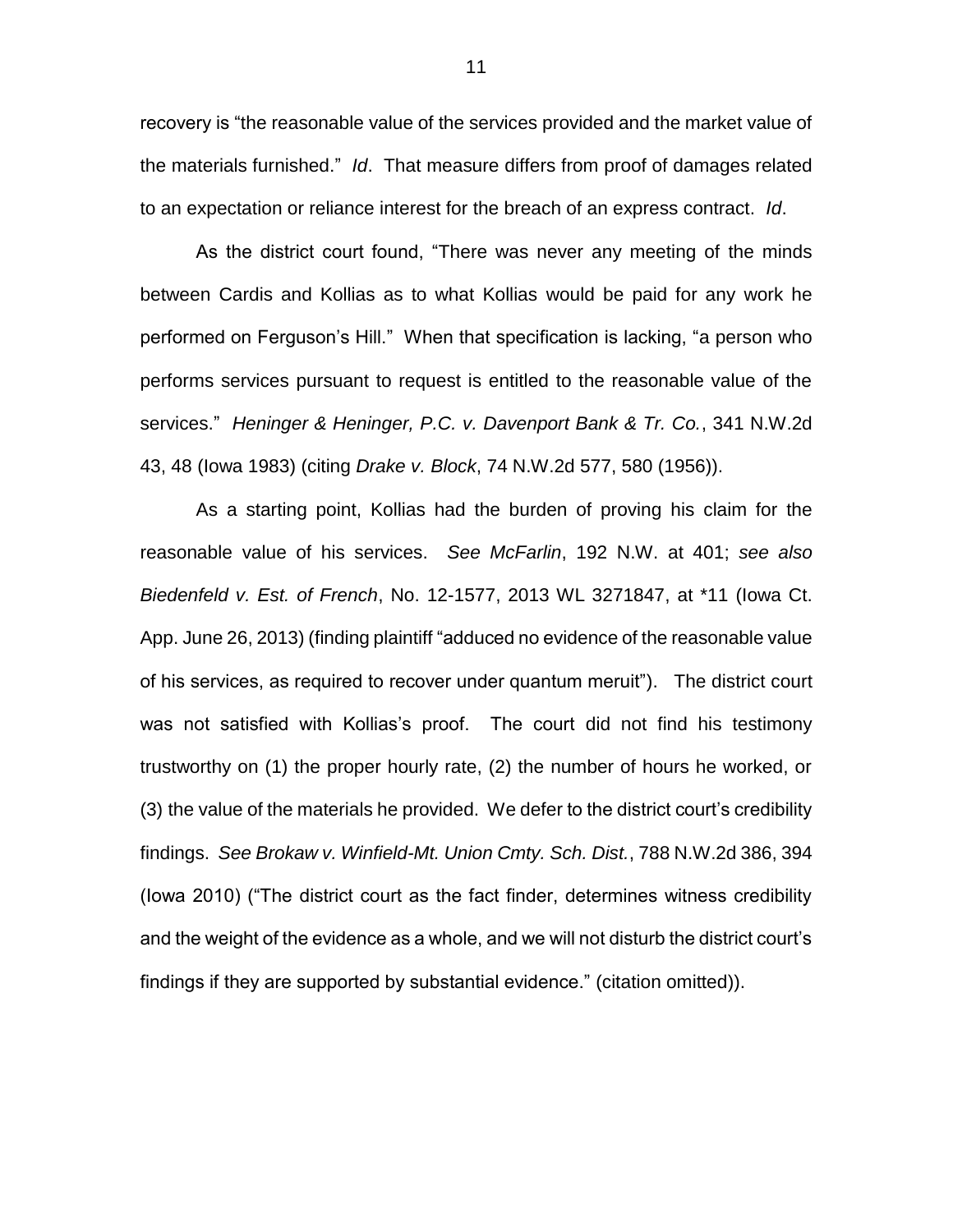After listening to testimony and reviewing the parties' exhibits, the district court found Kollias proved he worked 1364 hours on Ferguson's Hill.<sup>12</sup> As for an hourly rate, the court rejected Kollias's claim that \$65 was reasonable. Instead, the court accepted the owners' view that a reasonable rate for his work was \$40 per hour. Beyond his labor, the court found Kollias contributed \$26,126.56 in millwork and \$33,190.57 in other materials. The court set Kollias's total outlay at \$113,877.13. From that amount, the court subtracted the \$73,885 that Kollias acknowledges being paid by Cardis. Although vigorously contested by Kollias, the court determined Cardis paid Kollias the remaining \$39,992.13 in cash.

We find substantial evidence in the record to support the district court's determinations. On appeal, Kollias rehashes his factual claims from trial. He challenges the district court's findings on the number of hours he worked, the industry standards on hourly rates, the tools and supplies he provided, as well as the amount he received in cash. Essentially, Kollias asks us to reweigh the proof, which we cannot do when reviewing for substantial evidence. *See Hendricks*, 609 N.W.2d at 490 (citation omitted). Instead, we construe the district court's findings "broadly and liberally." *Id.* "In case of doubt or ambiguity we construe them to uphold, rather than defeat, the judgment." *Id.*

On each point Kollias contests, the record backs the court's findings. On time spent, the court heard evidence Kollias never showed contemporaneous time

<sup>&</sup>lt;sup>12</sup> Kollias offered an exhibit showing he worked 1680 hours on the project. The court found "Kollias failed to prove he performed 326 hours of the work reflected in his exhibits." While 1680 minus 326 equals 1354, the court found Kollias should receive compensation for 1364 hours of work. Because the ten-hour discrepancy is in Kollias's favor, we take no corrective action.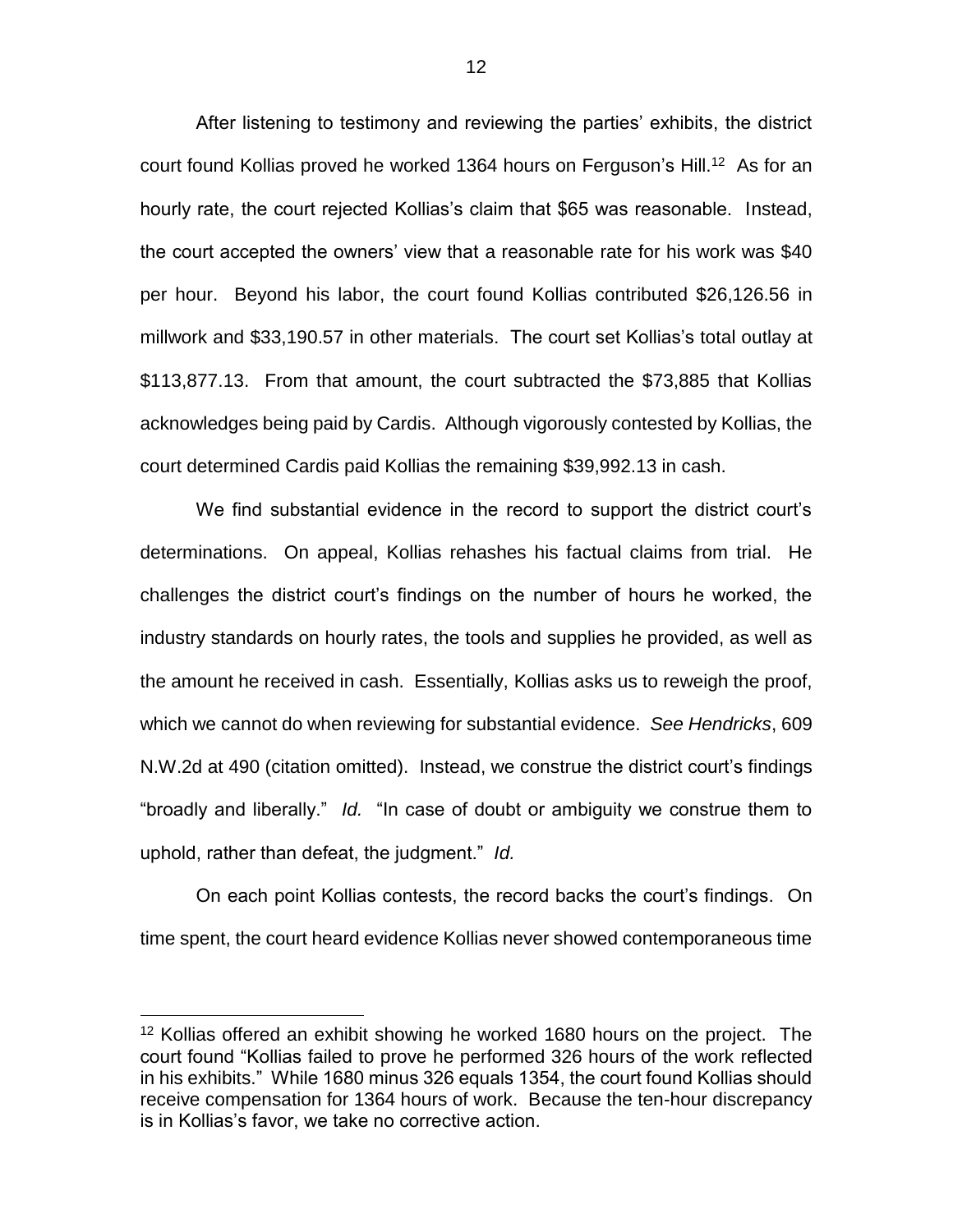records to the owners. Several contractors noted his unpredictable presence at the site. And the owners offered evidence showing that others completed work Kollias claimed to perform. On the hourly rate, Gallego testified they would not have approved his work at \$65 per hour because it was beyond their budget. As fact finder, the district court had a right to reject Kollias's reliance on trade magazines to calculate his hourly rate for trial. On the other hand, the court could accept Cardis's position, given his hiring of many other contractors, that \$40 per hour was a reasonable rate. As for supplies, the court believed Kollias "clearly overreached" on his claim for materials and tools. After reviewing the documentation, the court "became convinced that Kollias had included costs for items not used on Ferguson's Hill and for many tools." We decline to tinker with those detailed findings.

Finally, we recognize the district court faced a difficult task in reconstructing the history of cash payments to Kollias. As the court noted, "Neither party appears to have contemporaneously accounted for the cash payments." And the court did not fully trust either parties' after-the-fact estimates.<sup>13</sup> To fill the void, the court considered evidence that "Kollias wanted cash because it would help him avoid any potential impact income might have on governmental benefits." The court also recalled "Cardis' non-party witnesses testified to instances in which they were present and Cardis was paying Kollias in cash." All things considered, we find the

<sup>&</sup>lt;sup>13</sup> Cardis offered two years' worth of bank documents to show the payments he made to Kollias. The court noted Cardis's reconstruction assumed "all or almost all significant cash withdrawals at any point when he would have been in a geographic location where he could pay Kollias were used to pay Kollias."